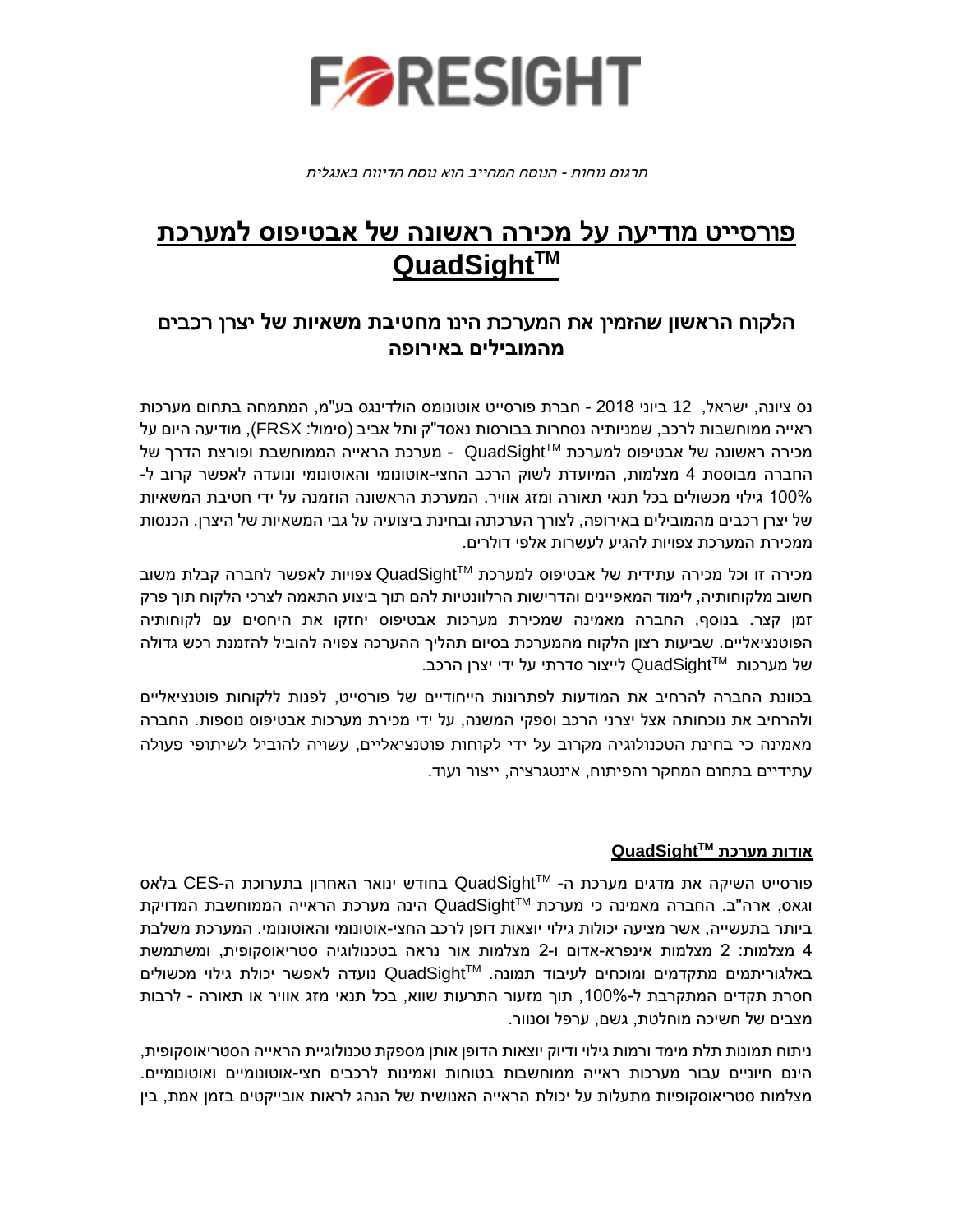

אם מדובר בחפצים גדולים או קטנים, בתנועה או סטטיים, המתגלים ממרחקים קצרים או ארוכים. סביבת הנהיגה הדינמית דורשת רמת דיוק שרק מצלמות סטריאוסקופיות יכולות לספק.

### אודות פורסייט

פורסייט אוטונומס הולדינגס בע"מ )סימול בבורסת נאסד"ק ות"א: FRSX), שנוסדה בשנת ,2015 היא חברה טכנולוגית בתחום התכנון, הפיתוח והמסחור של מערכות ראייה ממוחשבות העושות שימוש בשתיים או ארבע מצלמות ופתרונות X2V המבוססים על תקשורת סלולרית לתעשיית הרכב. מערכות הראייה הממוחשבת של החברה מבוססות על ניתוח וידאו בתלת מימד, אלגוריתמים מתקדמים לעיבוד תמונה והיתוך חיישנים. החברה, באמצעות פורסייט אוטומוטיב בע"מ, חברת הבת בבעלותה המלאה, מפתחת מערכות מתקדמות למניעת תאונות דרכים, אשר נועדו לספק מידע מהיר ובזמן אמת על סביבת הרכב בעת הנסיעה. המערכות נועדו לשפר את בטיחות הנהיגה ע"י גילוי מדוייק ואמין של סכנות, תוך שיעור מזערי של התרעות שווא. מערכות החברה פונות לשוק מערכות סיוע לנהג )ADAS), ולשווקי הרכבים החצי-אוטונומיים והאוטונומיים. החברה מעריכה כי מערכותיה יחוללו מהפכה בתחום בטיחות הרכב הודות לרמה הטכנולוגית הגבוהה שהן מציעות.

### מידע צופה פני עתיד

פרסום זה כולל מידע צופה פני עתיד כמשמעותו בדין האמריקאי. לפרטים נוספים, ראה נוסח הדיווח המחייב באנגלית להלן.

> פרטי קשר: עדי ומיכל קשרי משקיעים מיכל אפרתי: 0523044404 [michal@efraty.com](mailto:michal@efraty.com)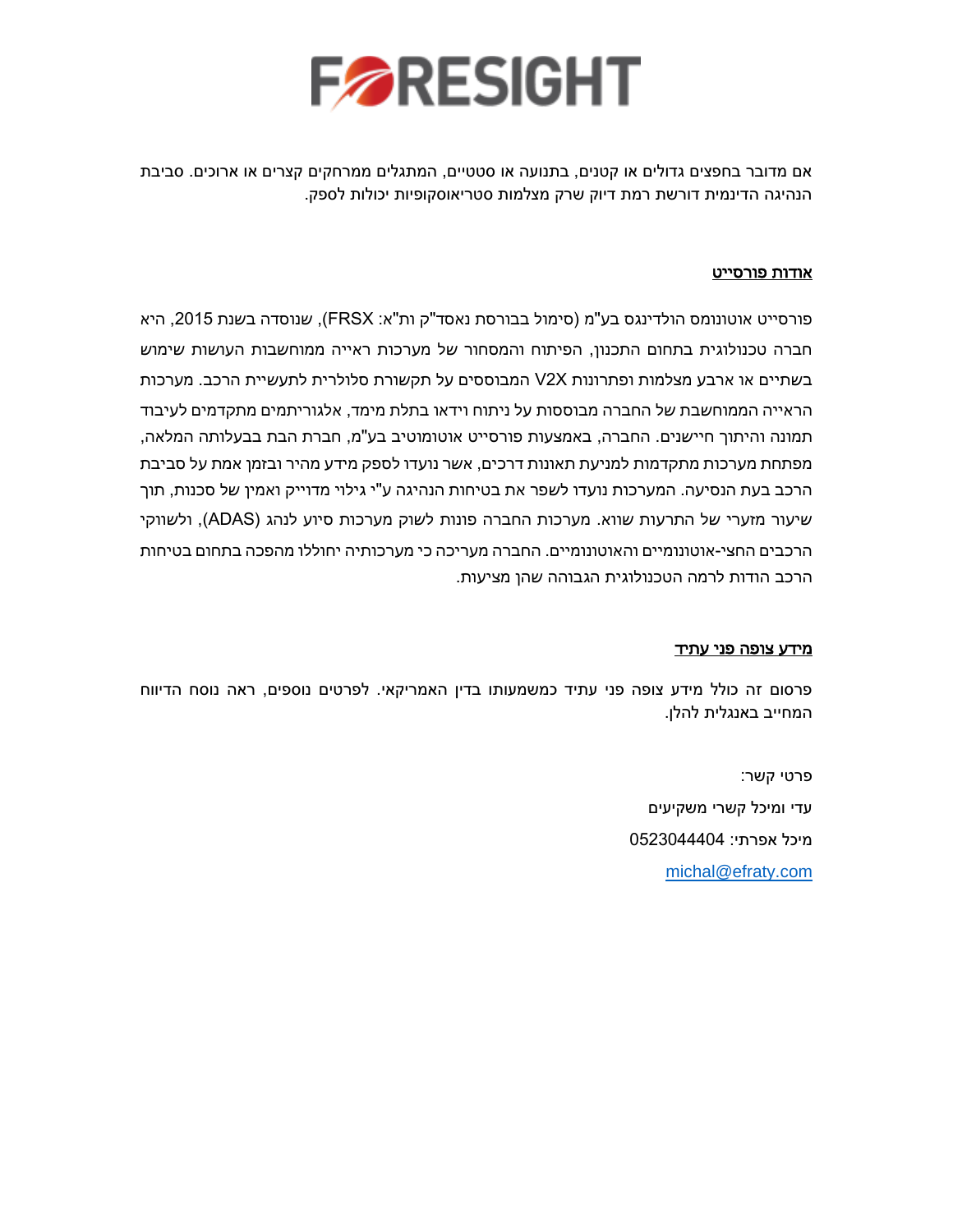

## **Foresight Announces First Sale of QuadSightTM Prototype**

The first customer to purchase the system is a truck division of a large European vehicle manufacturer

Ness Ziona, Israel - June 12, 2018 - Foresight Autonomous Holdings Ltd. (Nasdaq and TASE: FRSX), an innovator in automotive vision systems, announced today the first sale of a prototype of its breakthrough QuadSight<sup>TM</sup> quad-camera vision system targeted for the semi-autonomous and autonomous vehicle market, designated to allow near 100% obstacle detection under any weather and lighting conditions. The first system was ordered by a truck division of a large European vehicle manufacturer in order to evaluate the system and its performance on the manufacturer's trucks. Revenue from the system sale is expected to total tens of thousands of dollars.

This and any future sale of QuadSight<sup>TM</sup> prototypes is expected to provide Foresight with important customer feedback and a deeper understanding of the customers' main requirements, while also allowing Foresight to modify the system to the customers' needs within a short period of time. In addition, Foresight believes that sales of QuadSight $TM$  prototypes will strengthen its relations with potential customers. Customer satisfaction at the end of the evaluation process is expected to lead to a large order of QuadSightTM systems by the vehicle manufacturer for mass production.

Foresight intends to increase awareness of its unique solutions, address potential customers, and expand its presence with vehicle manufacturers and automotive tier one suppliers by selling additional prototypes. Foresight believes that a closer evaluation of the technology by potential customers may lead to future collaborations in research and development, integration, production and more.

## **About QuadSightTM**

Foresight first launched a demo of its QuadSight™ system last January at the CES show in Las Vegas. Foresight regards QuadSight<sup>TM</sup> as the industry's most accurate quad-camera vision system, offering exceptional obstacle detection for semi-autonomous and autonomous vehicle safety. Using proven, highly advanced image-processing algorithms, QuadSight<sup>TM</sup> uses four-camera technology that combines two pairs of stereoscopic infrared and daylight cameras. QuadSight™ is designed to achieve near-100% obstacle detection with near zero false alerts under any weather or lighting conditions – including complete darkness, rain, haze, fog and glare.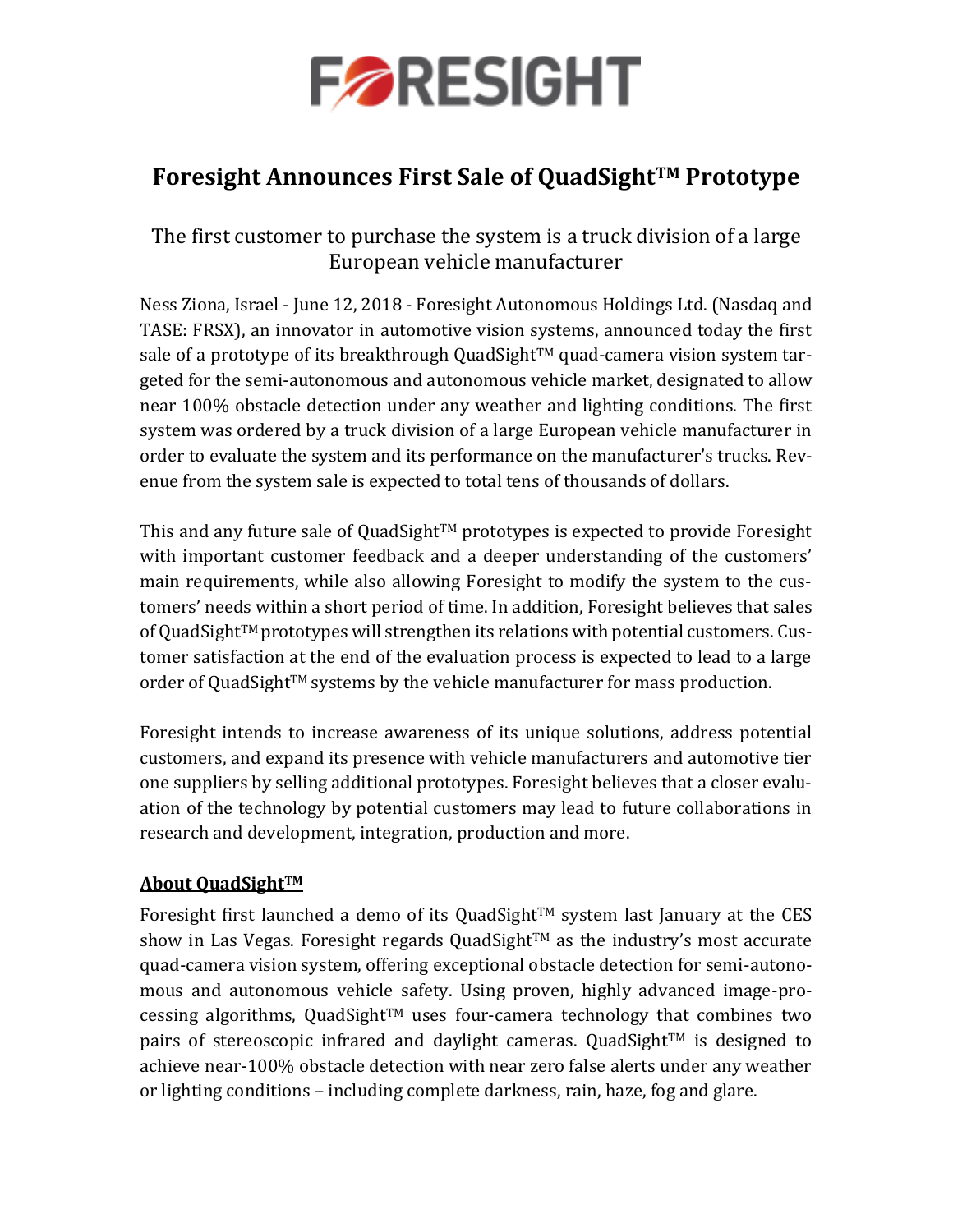

Stereoscopic vision technology's exceptional three-dimensional (3D) images, detection and accuracy are essential for safe and reliable semi-autonomous and autonomous vehicle vision systems. Stereoscopic cameras exceed a human driver's ability to see objects in real time, whether large or small, in-motion or static, and from short or long-range distances. The dynamic driving environment demands a level of accuracy that only stereoscopic cameras can provide.

## **About Foresight**

Foresight Autonomous Holdings Ltd. (Nasdaq and TASE: FRSX), founded in 2015, is a technology company engaged in the design, development and commercialization of stereo/quad-camera vision systems and V2X cellular-based solutions for the automotive industry. Foresight's vision systems are based on 3D video analysis, advanced algorithms for image processing, and sensor fusion. The company, through its wholly owned subsidiary Foresight Automotive Ltd., develops advanced systems for accident prevention which are designed to provide real-time information about the vehicle's surroundings while in motion. The systems are designed to improve driving safety by enabling highly accurate and reliable threat detection while ensuring the lowest rates of false alerts. The company's systems are targeting the Advanced Driver Assistance Systems (ADAS), semi-autonomous and autonomous vehicle markets. The company estimates that its systems will revolutionize automotive safety by providing an automotive-grade, cost-effective platform and advanced technology.

### **Forward-Looking Statements**

This press release contains forward-looking statements within the meaning of the "safe harbor" provisions of the Private Securities Litigation Reform Act of 1995 and other Federal securities laws. Words such as "expects," "anticipates," "intends," "plans," "believes," "seeks," "estimates" and similar expressions or variations of such words are intended to identify forward-looking statements. For example, Foresight is using forward-looking statements in this press release when it discusses that this and any future sale of QuadSight<sup>TM</sup> prototypes will provide Foresight with important feedback from customers, a deeper understanding of the customers' main requirements and allow Foresight to modify the system to the customers' needs within a short period of time, when it discusses strengthening relations with its potential customers, and that customer satisfaction at the end of the evaluation process is expected to lead